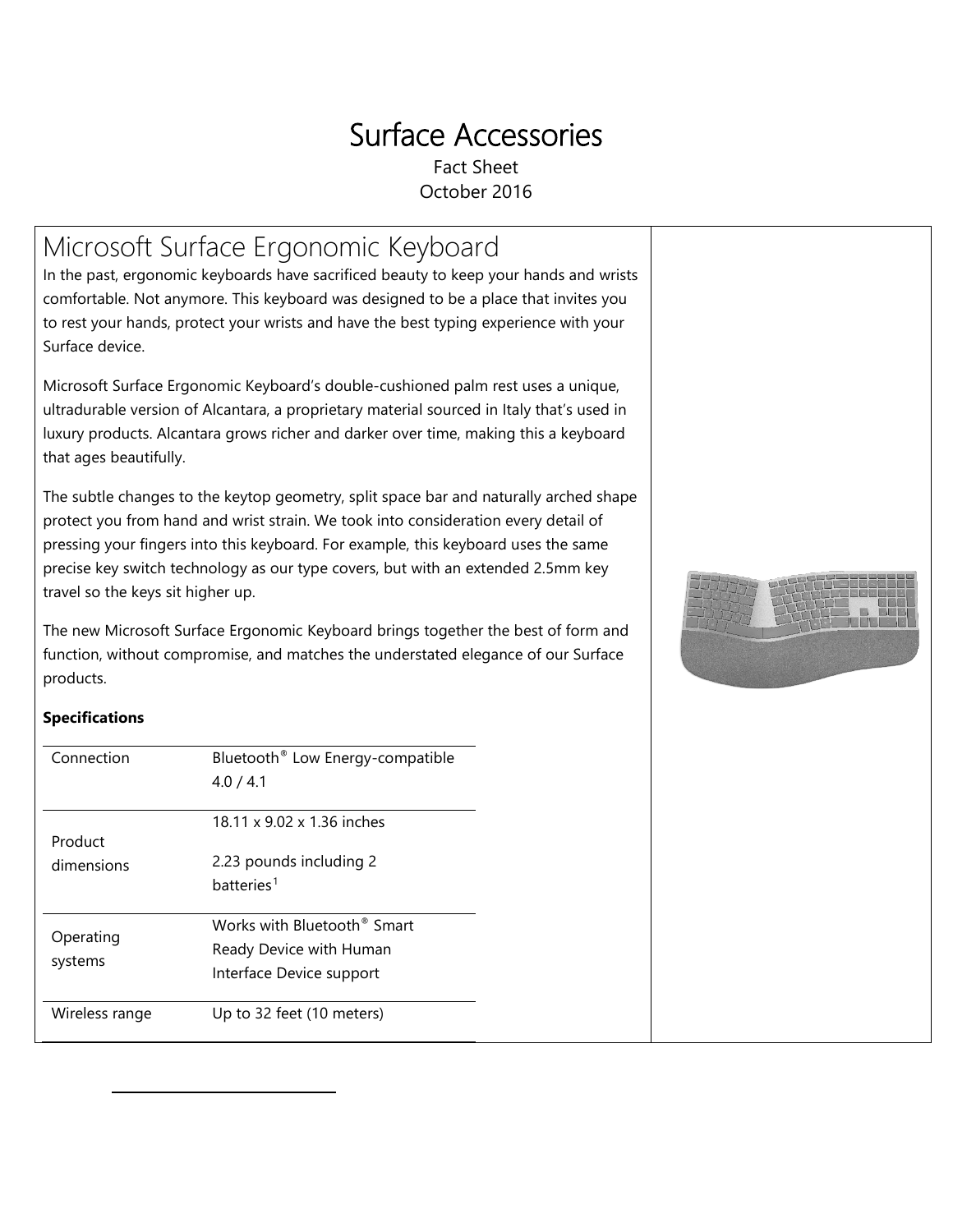| Battery type<br>and quantity             | 2 AAA alkaline batteries (included)                                                                                                                                                                                                                                                                                                                                                                                                                                                                                                                                                                                                       |  |
|------------------------------------------|-------------------------------------------------------------------------------------------------------------------------------------------------------------------------------------------------------------------------------------------------------------------------------------------------------------------------------------------------------------------------------------------------------------------------------------------------------------------------------------------------------------------------------------------------------------------------------------------------------------------------------------------|--|
| <b>Battery life</b>                      | Up to 12 months                                                                                                                                                                                                                                                                                                                                                                                                                                                                                                                                                                                                                           |  |
| Warranty                                 | One-year limited hardware<br>warranty <sup>2</sup>                                                                                                                                                                                                                                                                                                                                                                                                                                                                                                                                                                                        |  |
| and allow for smooth, consistent action. | Microsoft Surface Keyboard<br>Design is in the details, and we pored over every one of them for the Surface Keyboard.<br>Its soft gray finish is the perfect complement to your Surface and Surface Mouse, and<br>the finishing touch to a well-thought-out desk space. You'll love the solid feel of it<br>under your fingers as you work. It pairs seamlessly with your Surface through Bluetooth<br>Smart, and the battery will power you for a full year.<br>Thoughtfully engineered travel, height, pitch and spacing help improve your typing<br>speed and accuracy. Optimized feedback and return force prevent accidental presses |  |
| <b>Specifications</b>                    | Bluetooth <sup>®</sup> 4.0 / 4.1                                                                                                                                                                                                                                                                                                                                                                                                                                                                                                                                                                                                          |  |
| Connection                               |                                                                                                                                                                                                                                                                                                                                                                                                                                                                                                                                                                                                                                           |  |
| <b>Product dimensions</b>                | 16.57 x 4.43 x .76 inches<br>14.79 ounces including 2<br>batteries <sup>1</sup>                                                                                                                                                                                                                                                                                                                                                                                                                                                                                                                                                           |  |
| Operating systems                        | Windows 10 / 8.1 / 8 /<br><b>Windows RT</b><br>Windows 10 phone<br>Mac OS X 10.10.5 / 10.11.1 /<br>10.11.4<br>Android 4.4.2-5.0                                                                                                                                                                                                                                                                                                                                                                                                                                                                                                           |  |
| Wireless range                           | Typically 50 feet (15 meters) in open<br>air, up to 23 feet (7 meters) in office<br>environment                                                                                                                                                                                                                                                                                                                                                                                                                                                                                                                                           |  |
| Battery type and<br>quantity             | 2 AAA alkaline batteries (included)                                                                                                                                                                                                                                                                                                                                                                                                                                                                                                                                                                                                       |  |
| <b>Battery life</b>                      | Up to 12 months                                                                                                                                                                                                                                                                                                                                                                                                                                                                                                                                                                                                                           |  |

<span id="page-1-0"></span> $\overline{a}$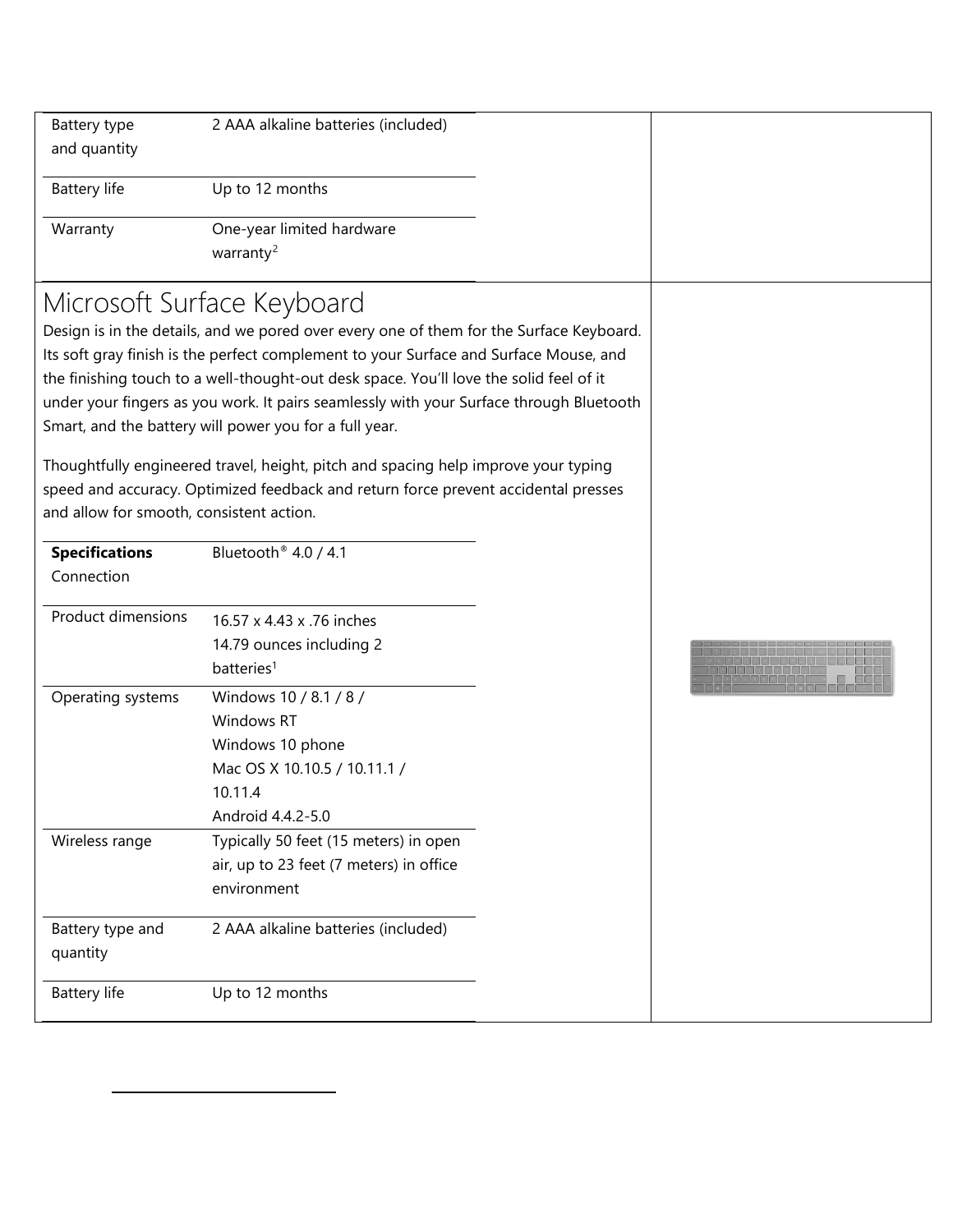| Key Travel                     | Full-size, integrated backlit keyboard<br>with 2mm key travel                           |  |
|--------------------------------|-----------------------------------------------------------------------------------------|--|
| Warranty                       | One-year limited hardware warranty <sup>2</sup>                                         |  |
| Microsoft Surface Mouse        |                                                                                         |  |
|                                | Sculpted for your hand and designed for an elegantly simple work space, the Microsoft   |  |
|                                | Surface Mouse is the perfect partner to your docked device and Surface Keyboard. It is  |  |
|                                | designed to match the meticulous design and exceptional performance of your             |  |
|                                | Surface. The metal scroll wheel feels solid under your finger and the shape of the body |  |
| fits perfectly in your hand.   |                                                                                         |  |
| <b>Specifications</b>          | Bluetooth <sup>®</sup> 4.0 / 4.1                                                        |  |
| Connection                     |                                                                                         |  |
| <b>Product dimensions</b>      | 4.53 x 2.52 x 1.32 inches                                                               |  |
|                                | 3.21 ounces including 2 batteries <sup>1</sup>                                          |  |
| Operating systems <sup>3</sup> | Windows 10 / 8.1 / 8 /                                                                  |  |
|                                | Windows 10 phone                                                                        |  |
|                                | Mac OS X 10.10.5 / 10.11.1 / 10.11.4                                                    |  |
|                                | Android 4.4.2-5.0                                                                       |  |
| Wireless range                 | Typically 50 feet (15 meters) in open                                                   |  |
|                                | air, up to 23 feet (7 meters) in office                                                 |  |
|                                | environment                                                                             |  |
| Battery type and               | 2 AAA alkaline batteries (included)                                                     |  |
| quantity                       |                                                                                         |  |
| <b>Battery life</b>            | Up to 12 months                                                                         |  |
| Warranty                       | One-year limited hardware warranty <sup>2</sup>                                         |  |

<sup>1</sup> Battery weight may vary.

<sup>2</sup> In the U.S.; warranty terms vary by market.

<sup>3</sup> Device must support Bluetooth 4.0 or higher[. Microsoft.com/hardware/compatibility](https://www.microsoft.com/accessories/en-us/support/compatibility)

### Contact Information

#### **For more information, press only:**

Microsoft Media Relations, WE Communications, (425) 638-7777, rtt@we-worldwide.com

### **For more product information and images:**

Visit the Surface Newsroom at [http://www.microsoft.com/en-us/news/presskits/surface.](http://www.microsoft.com/en-us/news/presskits/surface/)

### **For more information about Surface:**